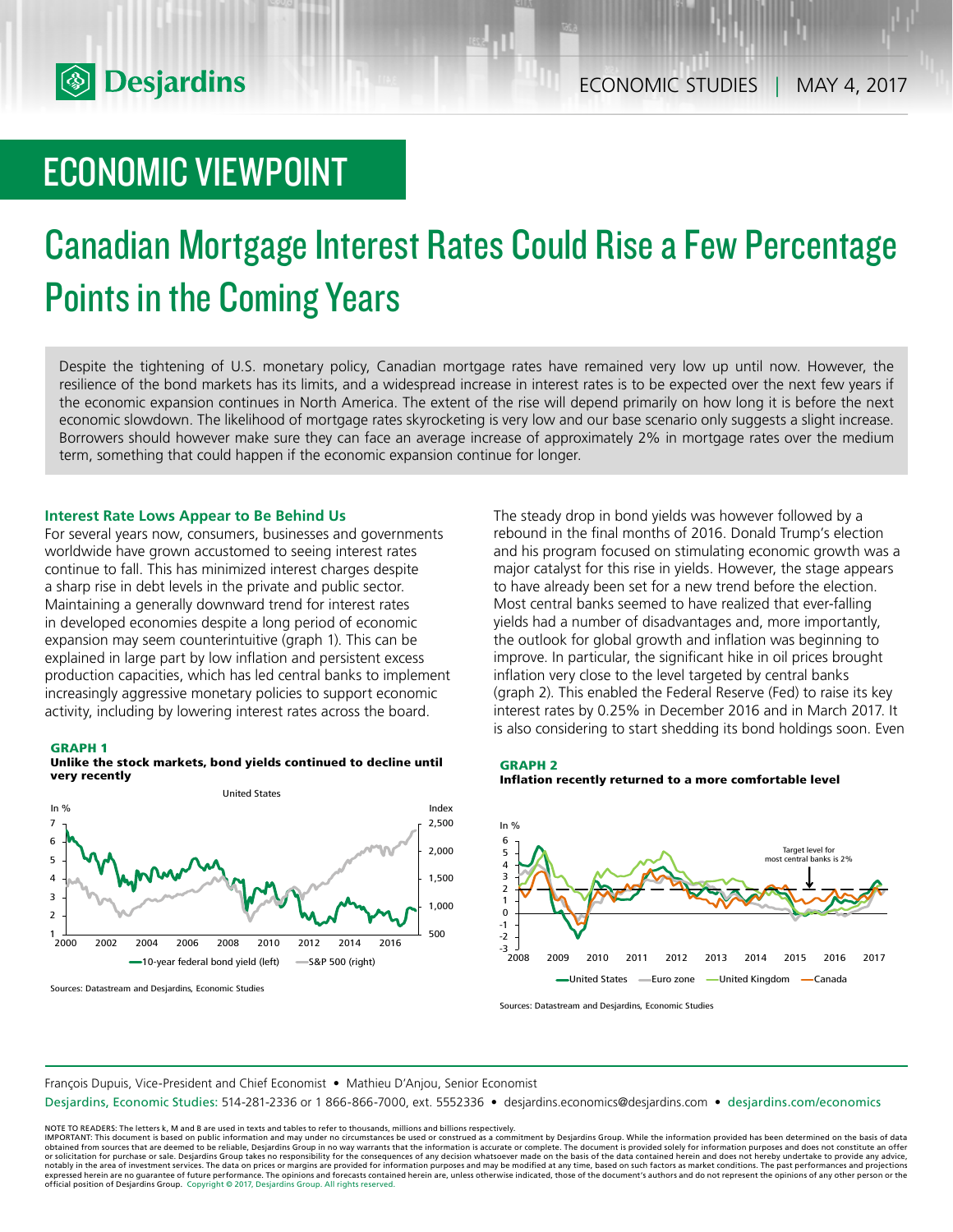

the Bank of Canada (BoC) recently adjusted its tone by closing the door to an additional easing of its monetary policy.

### **Recent Drop in Yields Likely Just a Short Break in Their Upward Trend**

Despite the continued tightening of U.S. monetary policy and a brighter economic outlook, the recovery of bond yields in late 2016 was followed by another drop since the start of 2017. Euphoria over Donald Trump's election has turned to disappointment as the new administration struggles to keep its promises. Growing geopolitical tensions and uncertainty over elections in Europe have also led many investors to favour safehaven securities.

However, geopolitical concerns do not usually have long-lasting effects on the markets and the promising results of the first round of the French elections appear to have brought back a certain amount of optimism. In our opinion, the general trend for interest rates in the next few quarters will primarily reflect changes to monetary policies and the economic climate. With regard to the latter, widespread increases in consumer confidence indexes around the world (graph 3) are very encouraging. All signs point to stronger global growth in 2017 and 2018 than last year, even if the U.S. government fails to go ahead with major fiscal stimulus. In this context, the Fed should continue to gradually tighten its monetary policy and other central banks, including the BoC, will likely do the same next year. Such a scenario suggests a gradual rise in North American bond yields.

#### **GRAPH 3**

#### **A widespread, encouraging boost in consumer confidence**



OECD: Organisation for Economic Co-operation and Development; \* Brazil, China, India, Indonesia, Russia and South Africa. Sources: OECD and Desjardins, Economic Studies

#### **Rates Will Rise Less Than in the Past**

As the long downward trend for interest rates has contributed to the sharp rise in home prices and debt levels in Canada, the start of an upward trend can bring up some concerns. In the current climate, a rapid rise in interest rates could have serious negative consequences on Canadian economic agents.

Fortunately, there are no signs pointing to a drastic interest rate hike. First and foremost, the BoC is well aware of the debt situation in Canada and will do everything in its power to prevent

a sudden rise in rates. The other central banks are also mindful of the risk involved in interest rates increasing too quickly, and one of the main objectives of the tightening of the U.S. monetary policy is to prevent a situation in which a rapid rate hike would be necessary.

The economic environment, which is marked by an ageing population and a potential for slower economic growth, is also calling for a limited increase in interest rates. Several central banks estimate that the neutral rate, or the rate which would keep inflation at its target rate when the economy is at equilibrium, is significantly lower today than prior to the 2008 crisis. The BoC estimates that Canada's nominal neutral rate has fallen from 5.00% to approximately 3.00%.

#### **How Will Canadian Mortgage Rates Be Impacted?**

It's reassuring to note there are no signs that Canadian interest rates will suddenly jump back up to the levels we saw in the early 2000s, or, worse, in the early 1980s. Still, economic agents need to be prepared for an increase in rates in the next few years. This is particularly important for borrowers who will have to renew their mortgages several times during the amortization period.

In Canada, variable-rate mortgages and closed 5-year mortgages are the most important. How might these two rates change in the next few years? The variable rate is directly tied to Canada's monetary policy as it is based on the prime rate offered by financial institutions. In a favourable economic climate where interest rates increase, there is no reason to think that the spreads between the prime rate and key rates would change, as was the case when rates dropped close to zero (graph 4). We can therefore expect variable rate to closely follow the Canadian overnight rate in the coming years. Meanwhile, the rate for closed 5‑year mortgages reflects the financing costs of Canadian financial institutions, which closely mirrors changes in 5-year federal yields under normal circumstances.



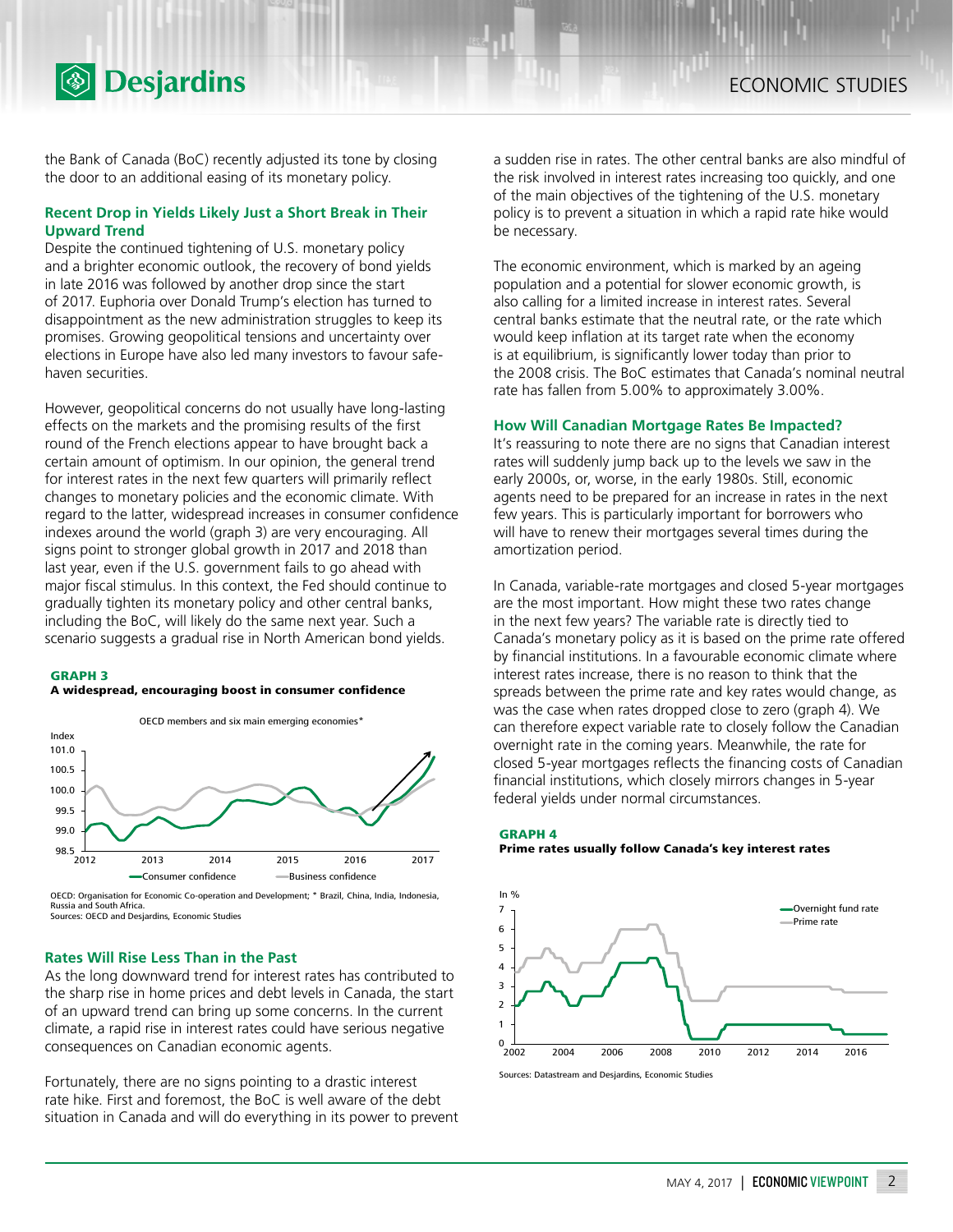

#### **Will Posted Mortgage Rates Start to Fluctuate Again?**

Before going any further, it's important to differentiate between posted mortgage rates and the mortgage rates that borrowers actually obtain, which are often much lower. The tradition of offering discounts on posted rates is a long-standing one. In the past, the gap between posted rates and effective rates appeared fairly stable, at around 1%. Posted rates and effective rates followed the same trend, which was primarily dictated by bond yields.

However, things have changed in recent years, with financial institutions starting to offer ever-higher rate discounts, sometimes exceeding 2%. Mortgage rates are increasingly being adjusted based on fluctuations in the financing costs of financial institutions through changes to rate discounts, whereas posted mortgage rates have fluctuated very little, particularly in the last few years (graph 5). Since the latest macroprudential measures implemented in fall 2016 use posted rates to carry out stress tests, financial institutions may be even more reluctant to change these rates.



**Mortgage rates have fluctuated much less in the last few years in Canada**



Sources: Datastream and Desjardins, Economic Studies

For households and financial institutions, actual borrowing rates are more important than posted rates. Unfortunately, unlike in the U.S., there are no reliable statistics on effective mortgage rates in Canada. Promotional rates, which are increasingly being publicized by financial institutions, provide a rough idea of the range of discounts that are available. We can thus confirm that it's possible to currently obtain a posted 5-year mortgage rate of less than 3.00%, even if the official posted rate is 4.64% or 4.74%, without being able to determine the average effective rate obtained by borrowers as a whole. However, while the effective rate is not directly apparent, we can assume that it will mirror fluctuations in financing costs for Canadian financial institutions in the next few years, which should follow the 5-year bond yield.

### **A Relatively Harmless Baseline Scenario**

What do our scenarios for Canadian interest rates in the next few years suggest? An improved outlook for the Canadian economy

and a recent change in tone by the BoC led us to slightly step up the date of the first increase in Canada's key rates. We now believe that a first increase of 0.25% could occur in April 2018 and be followed by similar increases in October 2018 and January 2019. This tightening of monetary policy, combined with higher U.S. rates, could bring Canada's 5-year yield to around 2.20% by the start of 2019 (graph 6). We could therefore see an increase of 0.75% to the variable mortgage rate and approximately 1.00% to closed 5-year mortgage rates between now and the start of 2019.

#### **GRAPH 6**

**The end of the boom cycle around mid-2019 would limit upward pressure on Canadian interest rates**



Sources: Datastream and Desjardins, Economic Studies

In our baseline scenario, interest rate hikes would then already be over at that point as we anticipate an economic slowdown in North America towards mid-2019, putting downward pressure on rates.

## **A Longer Economic Expansion Could Lead to Higher Interest Rates**

Our interest rate scenario may seem very reassuring to Canadian borrowers. However, it's important to understand that our assumption that the expansion cycle in North America will end around mid-2019 is crucial. We feel this assumption is justified by the fact that the U.S. economic expansion, which began in 2009, has already lasted a long time from a historical point of view. Rising interest rates and a protectionist push could be the catalysts for an economic slowdown. We must admit, however, that it's always difficult to forecast turnarounds in the economic cycle and it has become even harder in a context in which the 2008 crisis changed many aspects of the global economy. As signs of excess remain rare in the United States, we can easily picture an alternative scenario in which moderate economic growth continued for several more years.

In such a scenario, the monetary tightening cycle would be extended in Canada. The BoC could increase its rates by 0.50% per year from 2019 to 2021, bringing it to about 2.50%. In that climate, the Canadian 5-year rate could increase to approximately 3.10% (graph 7 on page 4). In a medium-term horizon,